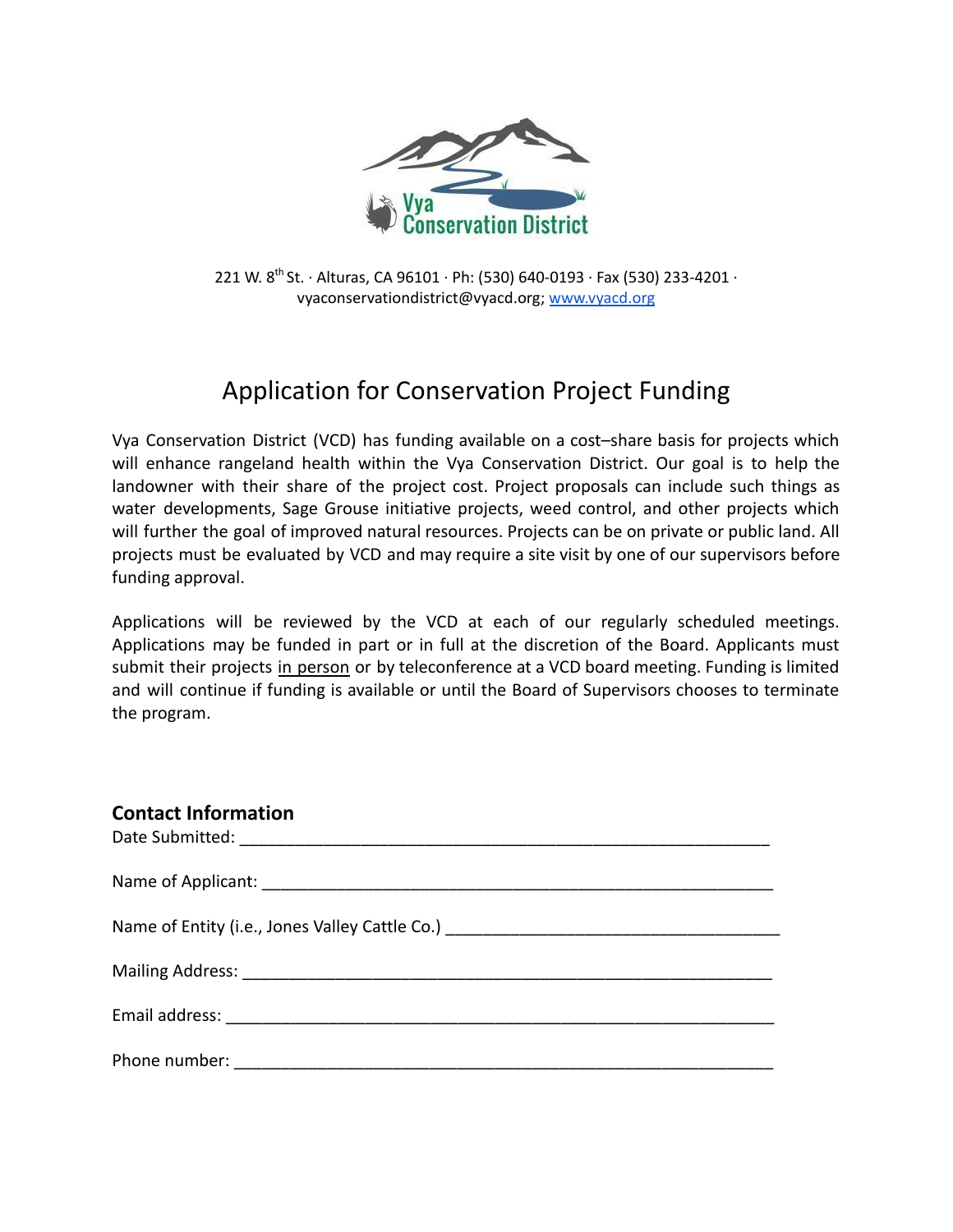## **Project Information**

Name of Project: (i.e., Jones Ranch Sage Grouse Habitat Improvement)

Physical Location of Project: \_\_\_\_\_\_\_\_\_\_\_\_\_\_\_\_\_\_\_\_\_\_\_\_\_\_\_\_\_\_\_\_\_\_\_\_\_\_\_\_\_\_\_\_\_\_\_\_

\_\_\_\_\_\_\_\_\_\_\_\_\_\_\_\_\_\_\_\_\_\_\_\_\_\_\_\_\_\_\_\_\_\_\_\_\_\_\_\_\_\_\_\_\_\_\_\_\_\_\_\_\_\_\_\_\_\_\_\_\_\_\_\_\_\_\_\_\_\_\_\_

Estimated/Full Cost of Project: \$ \_\_\_\_\_\_\_\_\_\_\_\_\_\_\_\_\_\_\_\_

Other Entity Funding (NRCS, NDOW, F&WL, etc.) \$

Other Funding Sources: \$\_\_\_\_\_\_\_\_\_\_\_\_\_\_\_\_\_\_\_\_\_\_\_\_\_\_\_\_\_\_\_

Landowner Share of Project Cost \$\_\_\_\_\_\_\_\_\_\_\_\_\_\_\_\_

Amount requested from Vya Conservation District \$

Project Description: Describe your project in detail, including how it meets conservation needs

in your area. Attach additional pages if needed.

Completion date/estimated completion date: \_\_\_\_\_\_\_\_\_\_\_\_\_\_\_\_\_\_\_\_\_\_\_\_\_\_\_\_\_\_\_\_\_\_\_